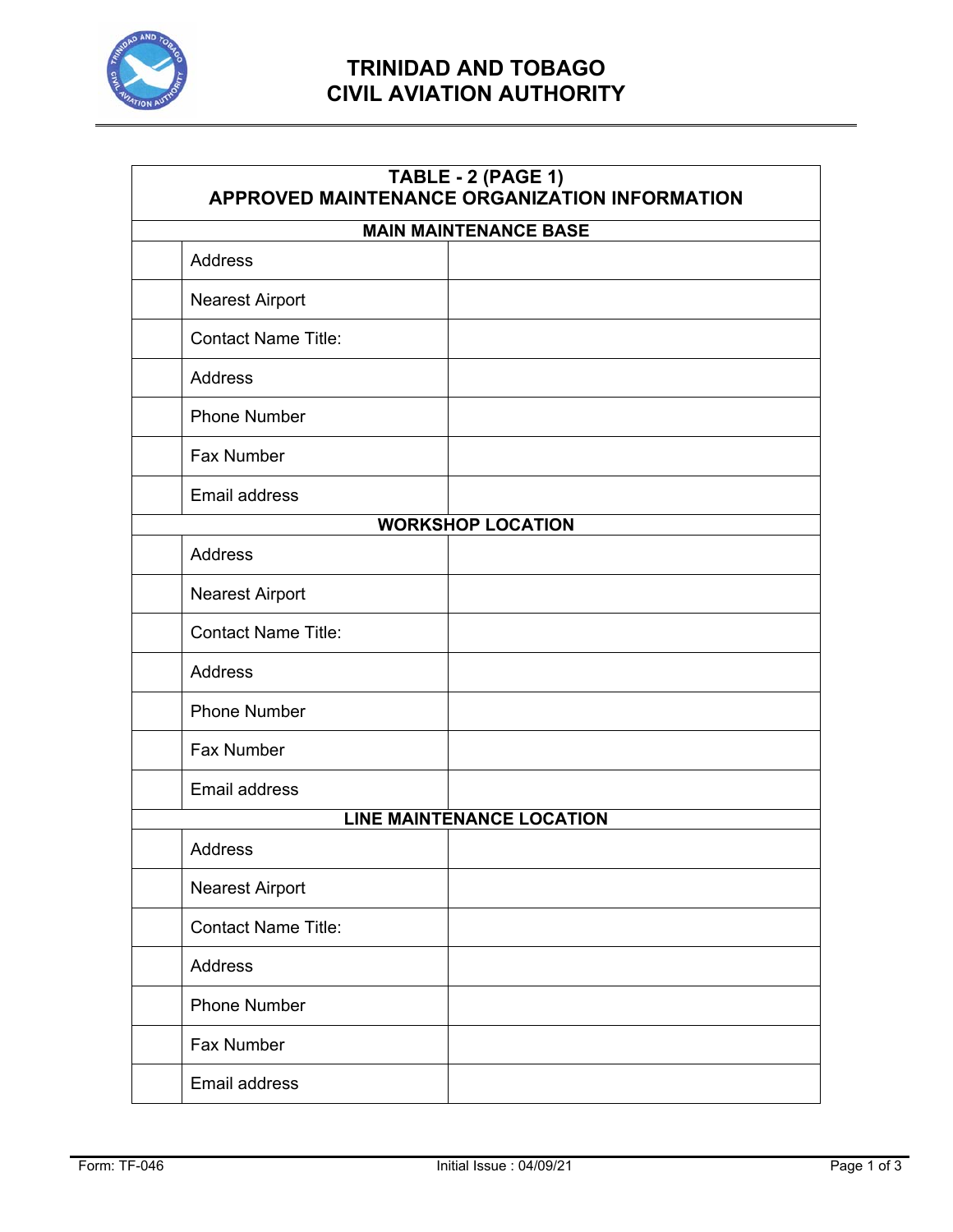

# **TRINIDAD AND TOBAGO CIVIL AVIATION AUTHORITY**

#### **TABLE - 2 (PAGE \_\_) APPROVED MAINTENANCE ORGANIZATION INFORMATION**

| <b>WORKSHOP LOCATION</b>   |  |  |
|----------------------------|--|--|
| <b>Address</b>             |  |  |
| <b>Nearest Airport</b>     |  |  |
| <b>Contact Name Title:</b> |  |  |
| <b>Address</b>             |  |  |
| <b>Phone Number</b>        |  |  |
| Fax Number                 |  |  |
| Email address              |  |  |
| <b>WORKSHOP LOCATION</b>   |  |  |
| Address                    |  |  |
| <b>Nearest Airport</b>     |  |  |
| <b>Contact Name Title:</b> |  |  |
| <b>Address</b>             |  |  |
| <b>Phone Number</b>        |  |  |
| Fax Number                 |  |  |
| Email address              |  |  |
| <b>WORKSHOP LOCATION</b>   |  |  |
| <b>Address</b>             |  |  |
| <b>Nearest Airport</b>     |  |  |
| Contact Name Title:        |  |  |
| Address                    |  |  |
| <b>Phone Number</b>        |  |  |
| Fax Number                 |  |  |
| Email address              |  |  |